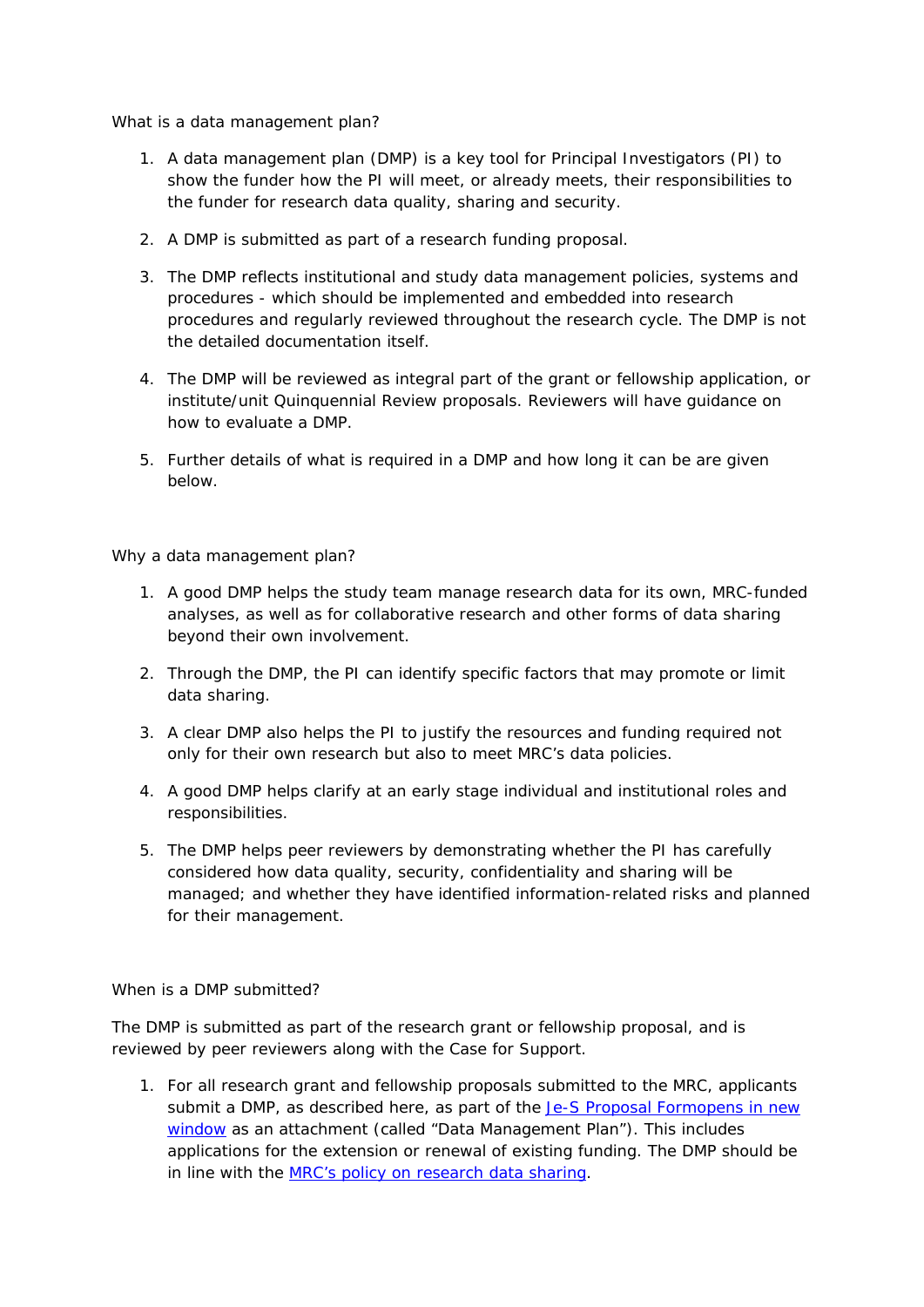- 2. Additionally, for all population & patient based studies, the DMP should indicate how the study meets the requirements of the MRC's detailed **guidance on data** sharing for population and patient studies, (PDF, 512KB)particularly around access criteria and independent oversight, the means for ensuring the study and its variables are readily discoverable, and specificity about use of formal data standards.
- 3. For MRC Institutes and Units, a DMP is developed as part of the Quinquennial Review (QQR) report (Directors may choose to develop more than one DMP, specific to particular programmes).

What is required of a DMP?

Concise, specific and informative

- 1. Write for two audiences: (a) scientists in your broad field; and (b) technical experts who know the prevailing data management practices in your field. Most of your readers will of type (a).
- 2. Keep your data management plan concise. The detail should be proportionate to the complexity of the study, the types of data being managed, their anticipated long-term value, and the anticipated data security requirements.
- For population cohorts, genetic, omics and imaging data, biobanks, and other collections that are potentially a rich resource for the wider research community, a DMP may be up to 3 pages of A4.
- Longitudinal studies, involving a series of data collections, may exceed this limit if needed.
- Otherwise, DMPs may be as short as a quarter of a page, where the scale, complexity and costs of data management and sharing are less substantial.
- 3. Be specific without being detailed, and avoid vague statements. These are some examples where precision is important: how data are made discoverable to other researchers; how access is managed and - for population and patient data resources - how independent oversight is managed and by whom; and any formal standards you use, e.g. for data collection and coding (e.g.ICD-10), information security (such as ISO 27001) and metadata exchange (e.g. DDI-2 and 3).
- 4. Unless specially requested by MRC, do not reproduce detailed local policies or standard operating procedures.

Summary metrics for past performance

5. For studies with a history of active data sharing, the DMP should include brief summary statistics on the performance and outputs of sharing (see the 'reporting on data sharing' section of the policy and guidance (PDF, 512KB)).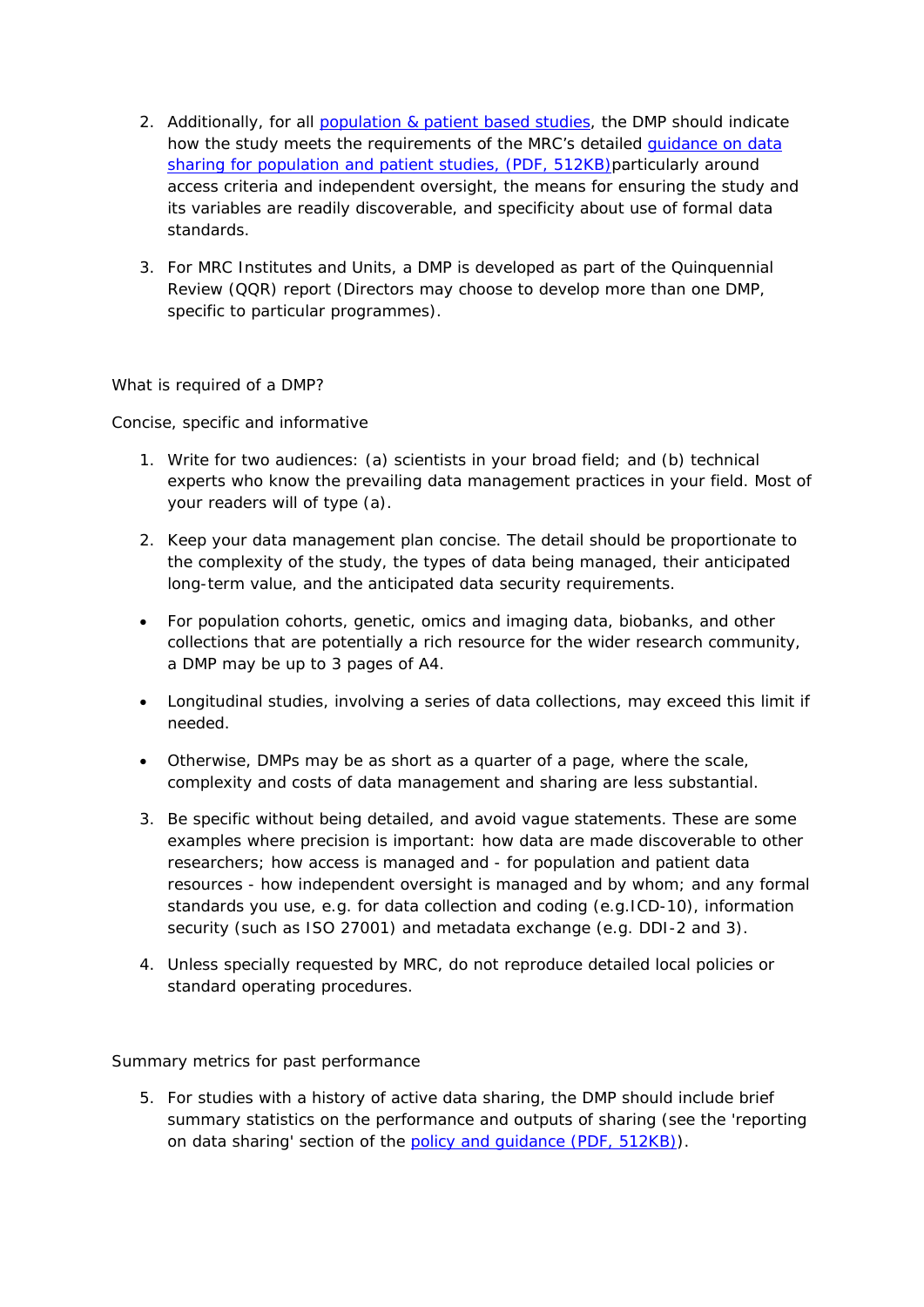## Improving and innovating

6. MRC expects you to use your best judgement, expert advice and other sources of good practice to improve and innovate data management. If this means your DMP departs from some aspect of this guidance (or that on Data Sharing), explain succinctly why and how this is or will be more appropriate than the MRC guidance.

# Existing MRC-funded data resources

7. Custodians of previously collected/generated research data ('legacy data'), applying for funds to use legacy data as part of a new funding request, should ensure that the DMP covers both existing and new data collection/generation.

## Multiple funding agencies

8. Where research is co-funded between MRC and another organisation, the MRC's data sharing policy and these guidelines on the DMP will still apply. The relevant policies of the major UK funders of biomedical research are aligned on principles and most of their detailed requirements. Discuss any apparent conflict in copolicies with your Programme manager within the MRC Head Office Research Programmes Group, or email MRCdatasharing@headoffice.mrc.ac.uk

## Information on funding requested

- 9. Applicants should include in their Je-S Proposal Formopens in new window the resources and funding for managing and sharing substantial data resources/collections. This could be for people, equipment, infrastructure and tools to manage, store, analyse and provide access to data.
- 10.Where the costs of managing legacy data and sharing are substantial, your proposal should differentiate in broad terms between the resources and funding for:
- collecting and "cleaning" new data
- own research on newly-acquired and legacy data
- ongoing data curation and preservation
- providing access and data sharing.

# Review and implementation

11.After being funded, review the DMP periodically (annually) within the study team to check that the planned procedures are implemented and to adapt them as necessary. Also update the plan where needed.